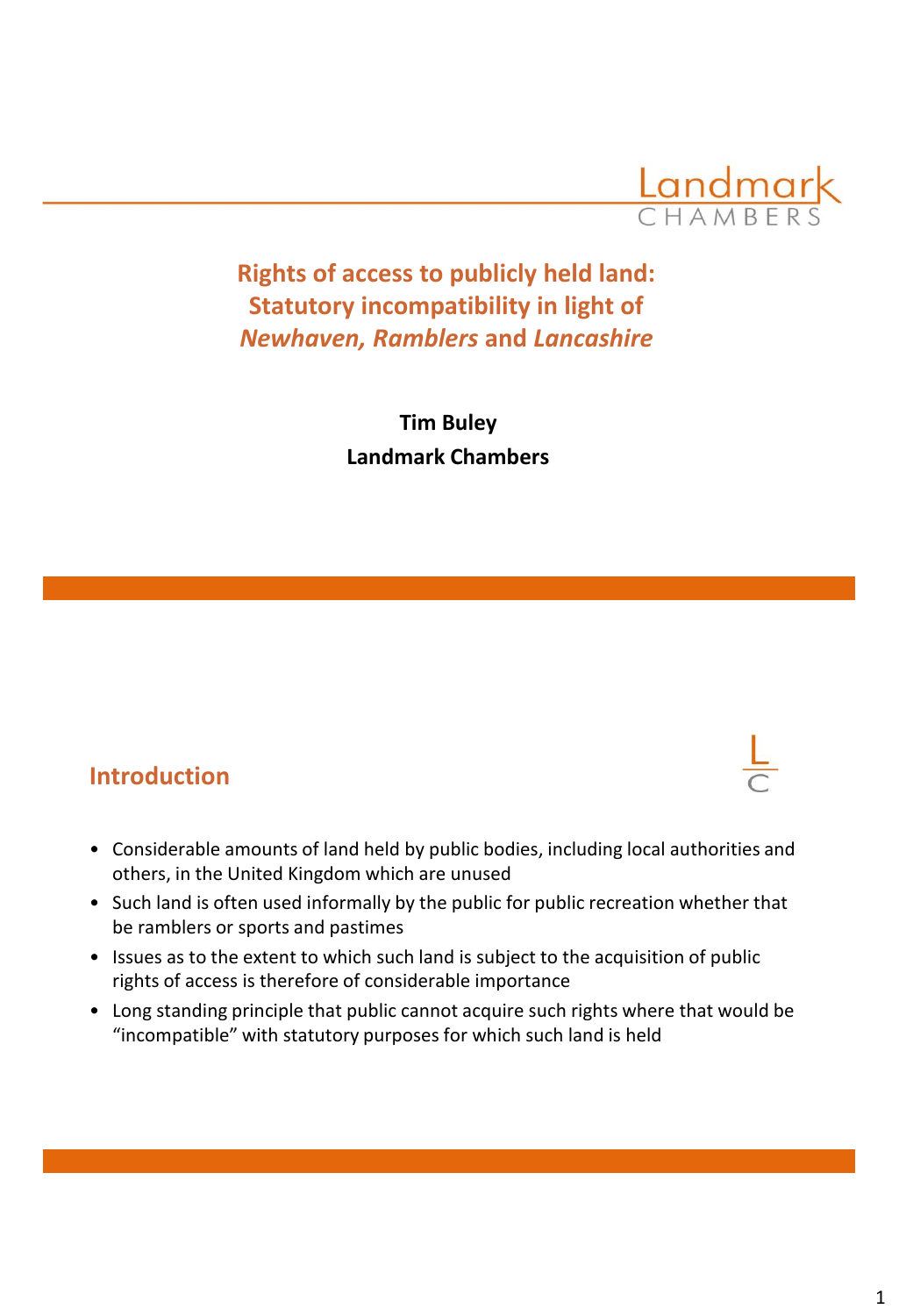## **Introduction (continued)**

- •Until *R (Newhaven Port) v East Sussex CC* [2015] AC 1547, and despite much case law in both the rights of way and village green fields, principle did not feature in case law and may have appeared to be in abeyance.
- •Perhaps a misperception of *BTC v Westmorland CC* [1958] AC 126
- •Now back with a vengeance in some recent cases:
- *Newhaven* itself, in 2015
- *Lancashire CC v SSEFRA* [2016] EWHC 1198 (Admin)
- *R (NHS Property Services Ltd) v Surrey CC* [2016] 4 WLR 130
- *Ramblers's Assoc v SSEFRA* [2017] EWHC 716 (Admin)

#### *BTC v Westmorland, 1957*

- House of Lords held, contrary to then orthodoxy, that there was no objection to the public acquiring a right of way over a railway *bridge* that was owned and operated by BTC
- Do not deny the principle that public rights will be prevented where incompatible with statutory basis on which land is held
- Matter of judgment for courts (now inspectors) to decide compatibility on facts of case
- Clear that principle of statutory incompatibility is preserved. Perhaps (wrongly) perceived as undermining its efficacy
- NB appears to have been decided on basis of common law rather than deemed dedication under s 1 HA 1932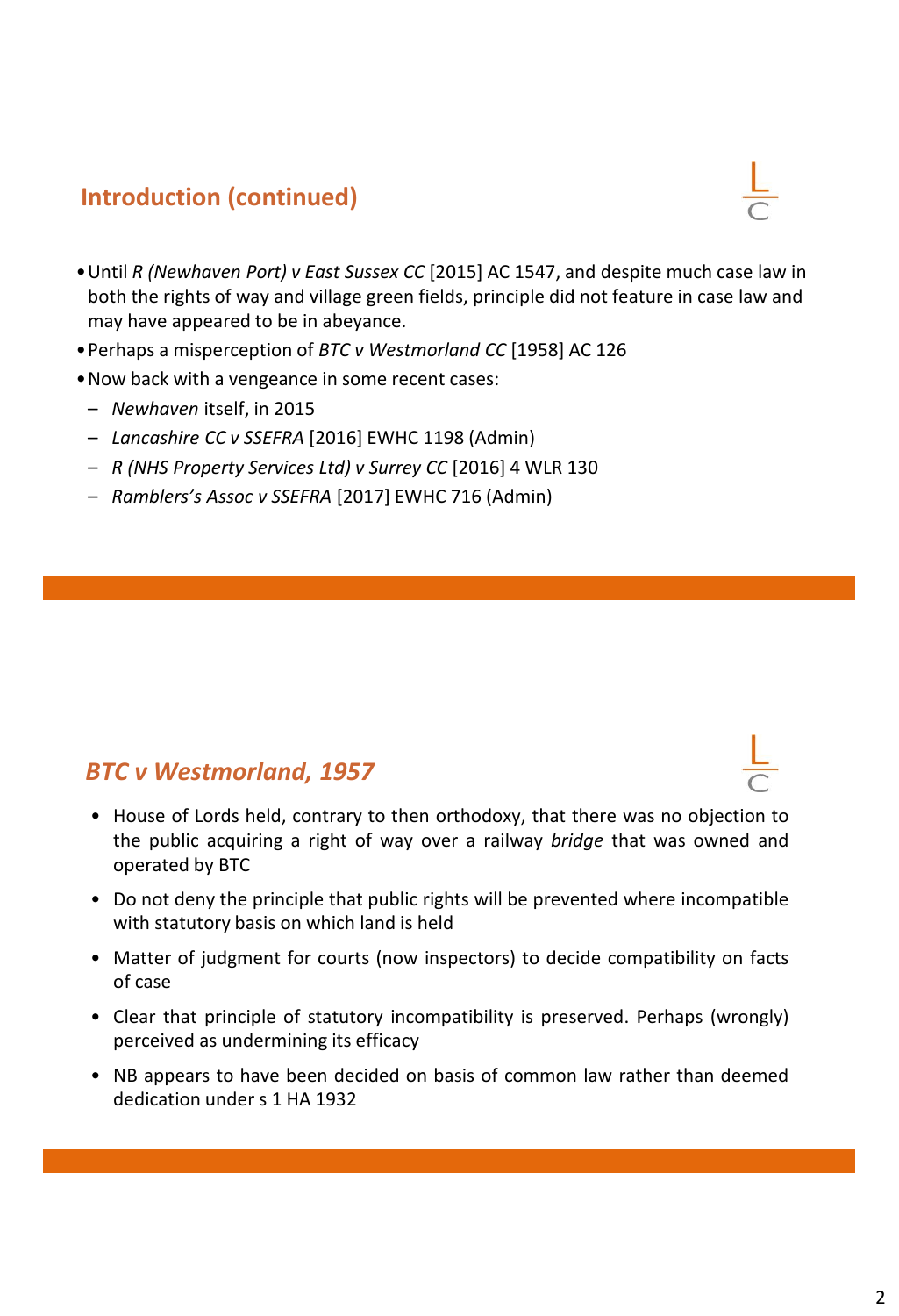# *Newhaven Port and Properties***, 2015**

- Could a "beach" within the boundaries of Newhaven Port be registered as a village green following 20 years use by local residents for lawful sports and pastimes?
- No doubt that residents had indeed used the beach for these purposes for the requisite period
- Registration governed by section 15 of the Commons Act 2006. Section 15 makes no reference to statutory incompatibility principle. Claimants argued that left no room for it to operate – section 15 requires registration where statutory criteria are met, no room for pre-existing common law principle
- Supreme Court disagreed

# *Newhaven Port and Properties***, 2015 (2)**

- Statutory context important. The Port created and regulated by Private Acts of Parliament specific to the Port itself
- Operator therefore given various powers and duties specific to this land, including a duty to ensure that the port was maintained and kept open to the public for navigation, a power to dredge the channel (including the beach), and so on
- On the face of it, and as the Supreme Court accepted, registration of a village green would directly interfere with these powers and duties. The "beach" could not be used for the Port purposes, or kept open to navigation, or dredged, because that would interfere with the public's use of the land for sports and pastimes.

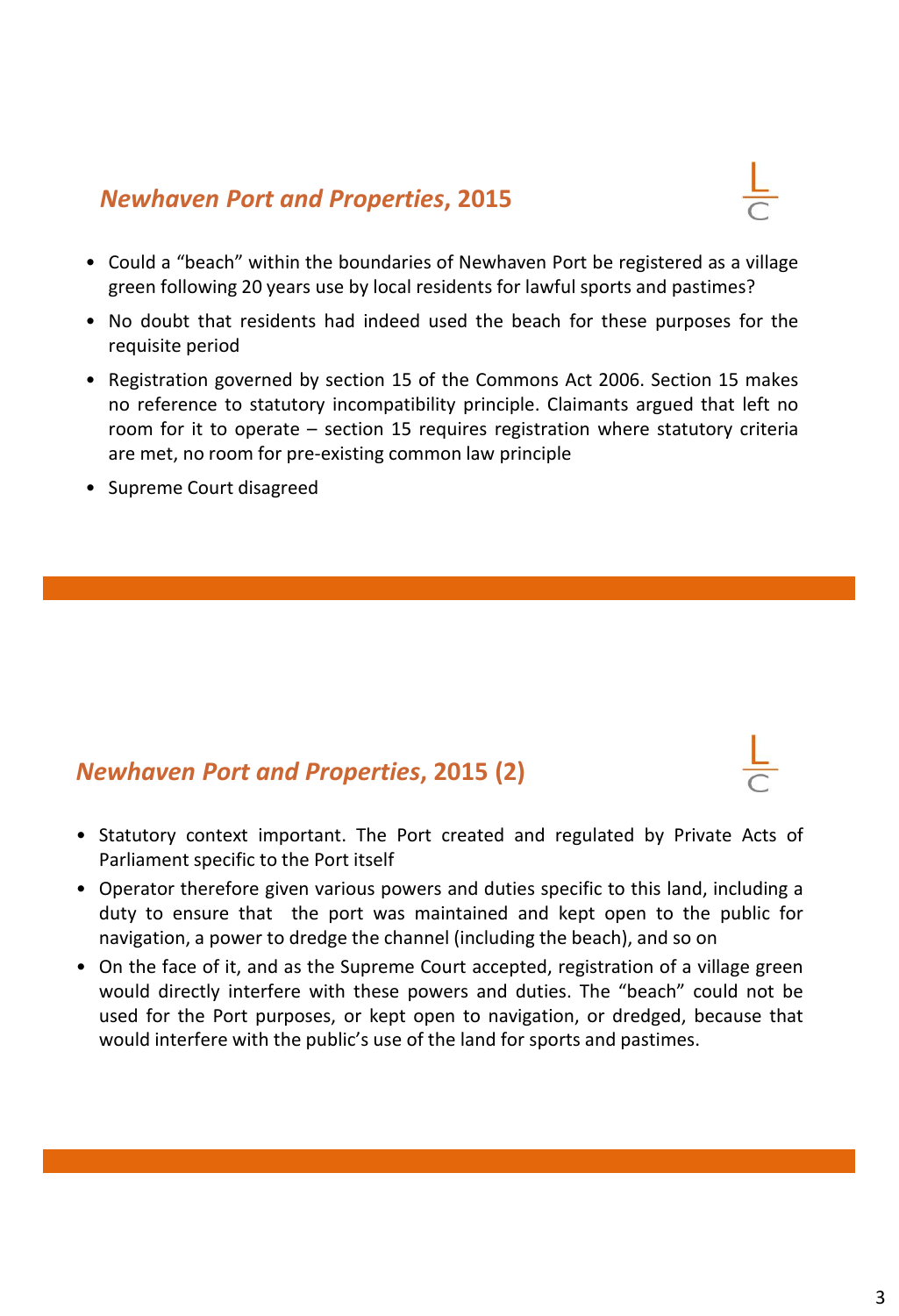#### *Newhaven Port and Properties***, 2015 (3)**

#### • Key passage:

93 The question of incompatibility is one of statutory construction. It does not depend on the legal theory that underpins the rules of acquisitive prescription. The question is: "does section 15 of the 2006 Act apply to land which has been acquired by a statutory undertaker ... and which is held for statutory purposes that are inconsistent with its registration as a town or village green?" In our view it does not. Where Parliament has conferred on a statutory undertaker powers to acquire land compulsorily and to hold and use that land for defined statutory purposes, the 2006 Act does not enable the public to acquire by user rights which are incompatible with the continuing use of the land for those statutory purposes. Where there is a conflict between *two statutory regimes, some assistance may be obtained from the rule that a general provision does not derogate from a special one …*

"Where the literal meaning of a general enactment covers a situation for which specific provision is made by another enactment contained in an earlier Act, it is presumed that the situation was intended to continue to be dealt with by the specific provision rather than the later general one. Accordingly the earlier specific provision *is not treated as impliedly repealed."*

#### *Newhaven Port and Properties***, 2015 (3)**

#### • Key passage:

93 The question of incompatibility is one of statutory construction. It does not depend on the legal theory that underpins the rules of acquisitive prescription. The question is: "does section 15 of the 2006 Act apply to land which has been acquired by a statutory undertaker ... and which is held for statutory purposes that are inconsistent with its registration as a town or village green?" In our view it does not. Where Parliament has conferred on a statutory undertaker powers to acquire land compulsorily and to hold and use that land for defined statutory purposes, the 2006 Act does not enable the public to acquire by user rights which are incompatible with the continuing use of the land for those statutory purposes. Where there is a conflict between two statutory regimes, some assistance may be obtained from the rule that a general provision does not derogate from a special one ...

"Where the literal meaning of a general enactment covers a situation for which specific provision is made by another enactment contained in an earlier Act, it is presumed that the situation was intended to continue to be dealt with by the specific provision rather than the later general one. Accordingly the earlier specific provision is *not treated as impliedly repealed."*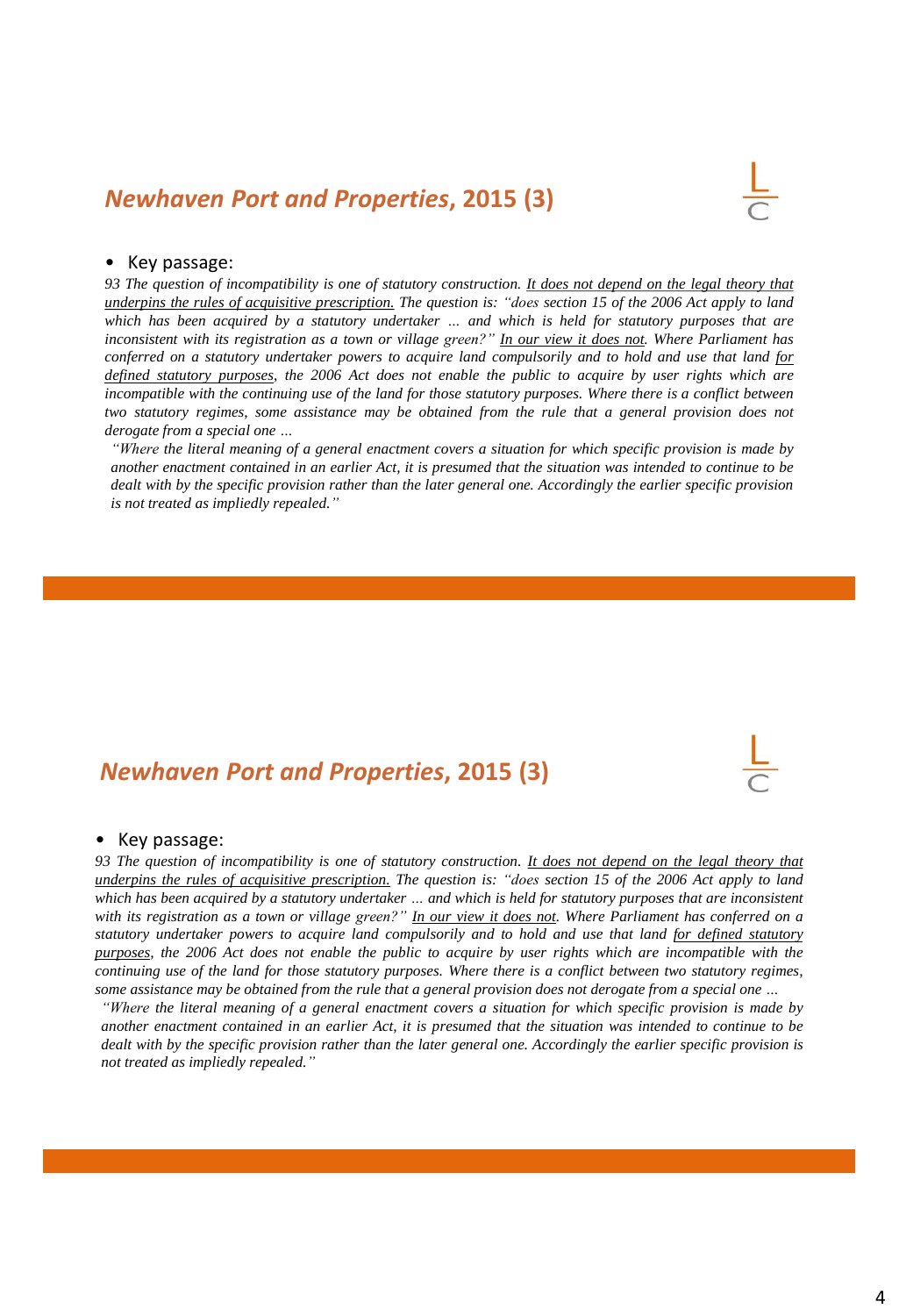## *Lancashire,* **2016 (CA 2017 judgment awaited)**

- 
- Land held by local authority, purportedly (subject to other ground of appeal in case) appropriated for educational purposes. Council argued that registration of a village green would be incompatible with use for those purposes given future intention to build a school
- Marked contrast with *Newhaven,* statutory purposes entirely general and not connected to this specific land

## *Lancashire,* **2016 (2)**

• Ouseley J held that no incompatibility arose. In particular:

79. ... [Third Question] If the question is: can LCC carry out its educational functions if the public has the right to use Areas A-*D for recreational purposes, the answer is yes. …*

*80.* It is the third question which matters, in my judgment and, answered in the positive here, there is no statutory incompatibility. There is a spectrum of statutory bodies and statutory duties in relation to land which could be impeded by public rights of access for recreation. … What is envisaged for a specific Act to be in conflict with the general Commons Act , and to override it by necessary implication, is that the statutory ownership of the land should bring specific statutory duties or functions in relation to that specific land which are prevented or hindered by its use for public recreation after registration. It is not enough that the duty could be performed on the land in question but could also be performed on other land, even if less conveniently. …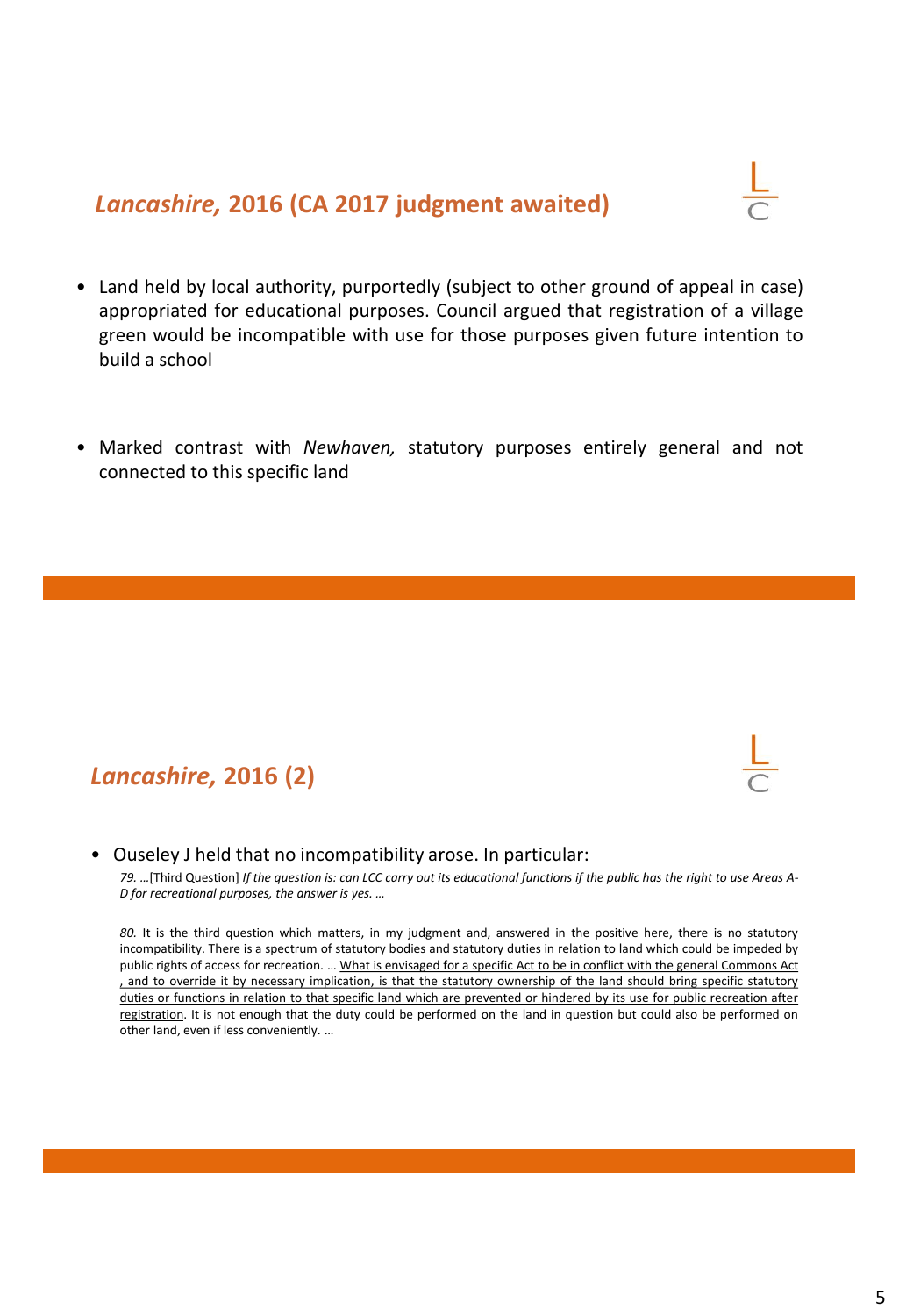## *NHS Property Services* **[2016]**

- 
- Only shortly afterwards, Gilbart J purported to follow *Lancashire* whilst in fact appearing to take a radically different approach. As in *Lancashire,* land held by NHS for entirely general purposes (providing healthcare services, not linked to land in particular).
- Held: incompatible
- Per Gilbart J:

*…*

128. ... What matters is whether, as a matter of statutory construction, the relevant statutory purpose is incompatible with *registration.*

130. There is nothing [in Lancashire] which suggests that the only relevant statutory powers are those specific to the piece of *land in question.*

## *Lancashire* **and** *NHS Properties***: Court of Appeal**

- Both cases heard together in very early October 2017
- Judgment still awaited (5 % months on)
- Largely common ground that *Lancashire* and *NHS Properties* cannot be reconciled, Court required to resolve difference of approach between them
- Watch this space!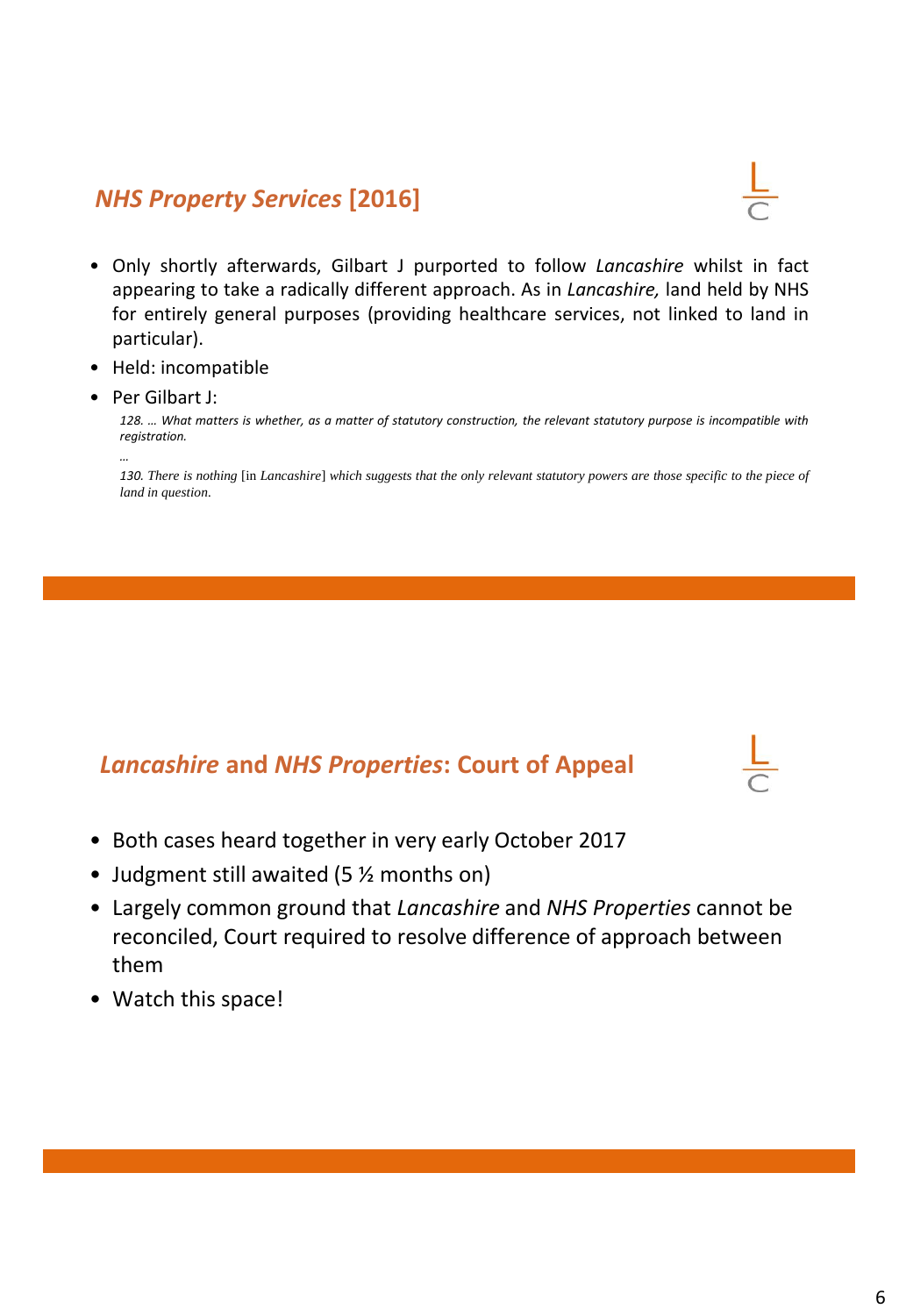## *Ramblers Association* **(2017)**

- Facts relate to a level crossing
- Network Rail had argued that no capacity to dedicate route over railway; licence did not permit creation of new rights; trespass was a criminal offence
- Inspector refused to confirm the order on three grounds, two of which are of interest here:
	- Inspector incorrect that confirmation would conflict with NR's statutory duties
	- Inspector erred in relation to s.55 of the British Transport Commission Act 1949

#### *Ramblers Association: Conflict with Statutory Duties*

- Note different statutory context of section 31 Highways Act 1980.
- Unlike Commons Act 2006, section 31 is based on a (fictional) grant / dedication of a right of way by the landowner.
- Section 31(8) expressly preserves the *common law rule* that deemed dedication of a right of way cannot override any statutory incompatibility with the purposes for which a public body holds land.
- Not spelt out in judgment (and *Newhaven* not looked at), but question quite different.
	- Not whether some pre-existing duty trumps section 31 HA 1980
	- Rather, whether statutory duty would have made it unlawful for public body to dedicate a right of way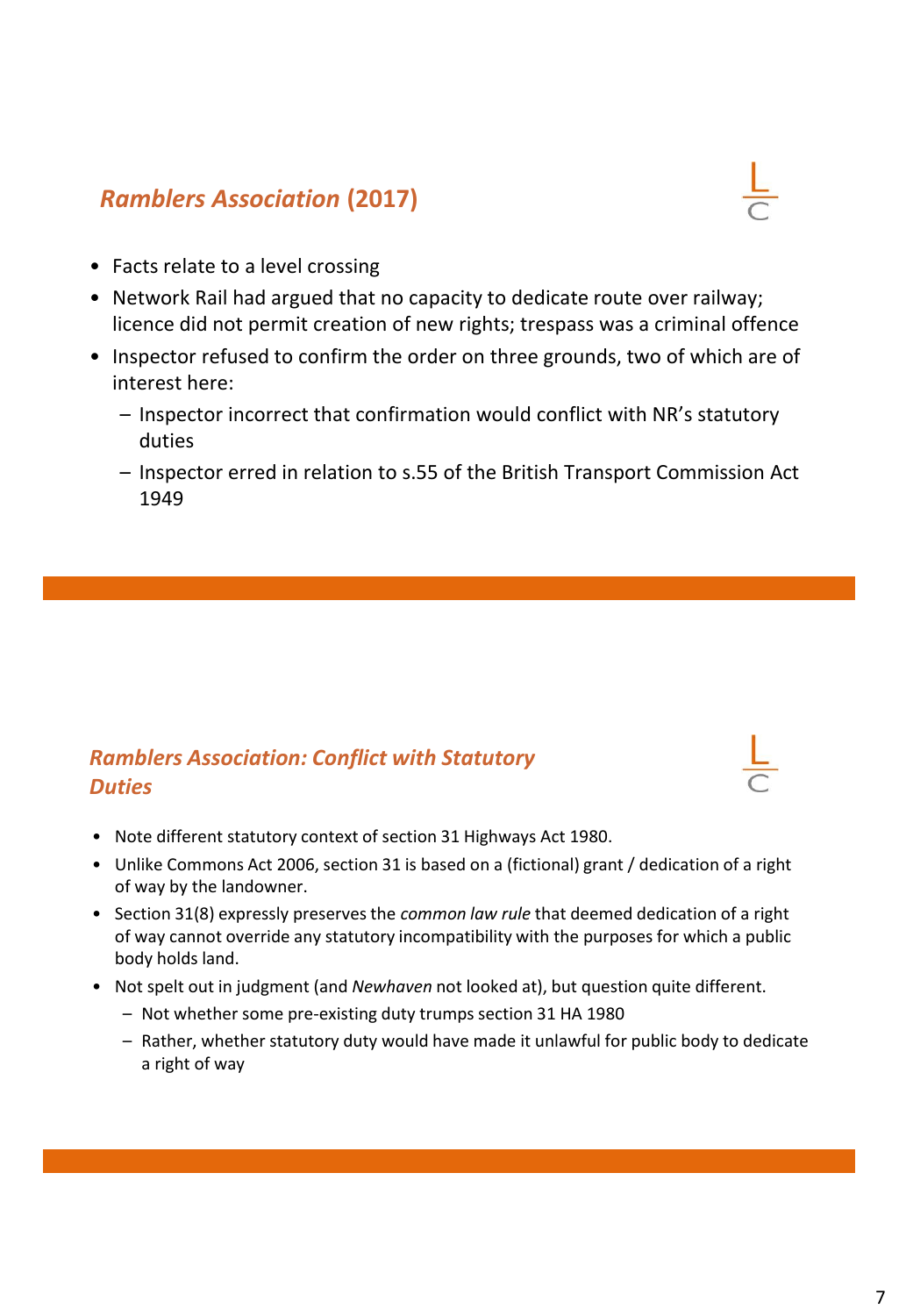#### *Ramblers Association: Conflict with Statutory Duties (2)*



- Dove J upheld inspector.
- Relevant statutory purposes of Network Rail to run an efficient and safe railway network
- Question of fact whether "*there is any likelihood that the existence of the alleged right of way would interfere with the adequate and efficient discharge of the undertaker's statutory duties*".
- Big issue of judgment / fact here, quite unlike in either *Newhaven* or *Lancashire*. Arises from need to ensure that (notional) dedication was not *ultra vires*

#### *Ramblers Association: Conflict with Statutory Duties (3)*

- Main controversy is when that issue is to be determined.
- Dove J held that majority of House of Lords in *Westmorland* were of the view that question of statutory incompatibility fell to be determined as at the date that it was considered by the tribunal of fact, even if that was many years after the start or even end of the 20 year period.
- Undoubtedly a practical answer, and supported by *Westmorland* speeches.
- Perhaps harder to reconcile with principle, since may have been dedication may have been seen as perfectly compatible at time right of way otherwise created by section 31